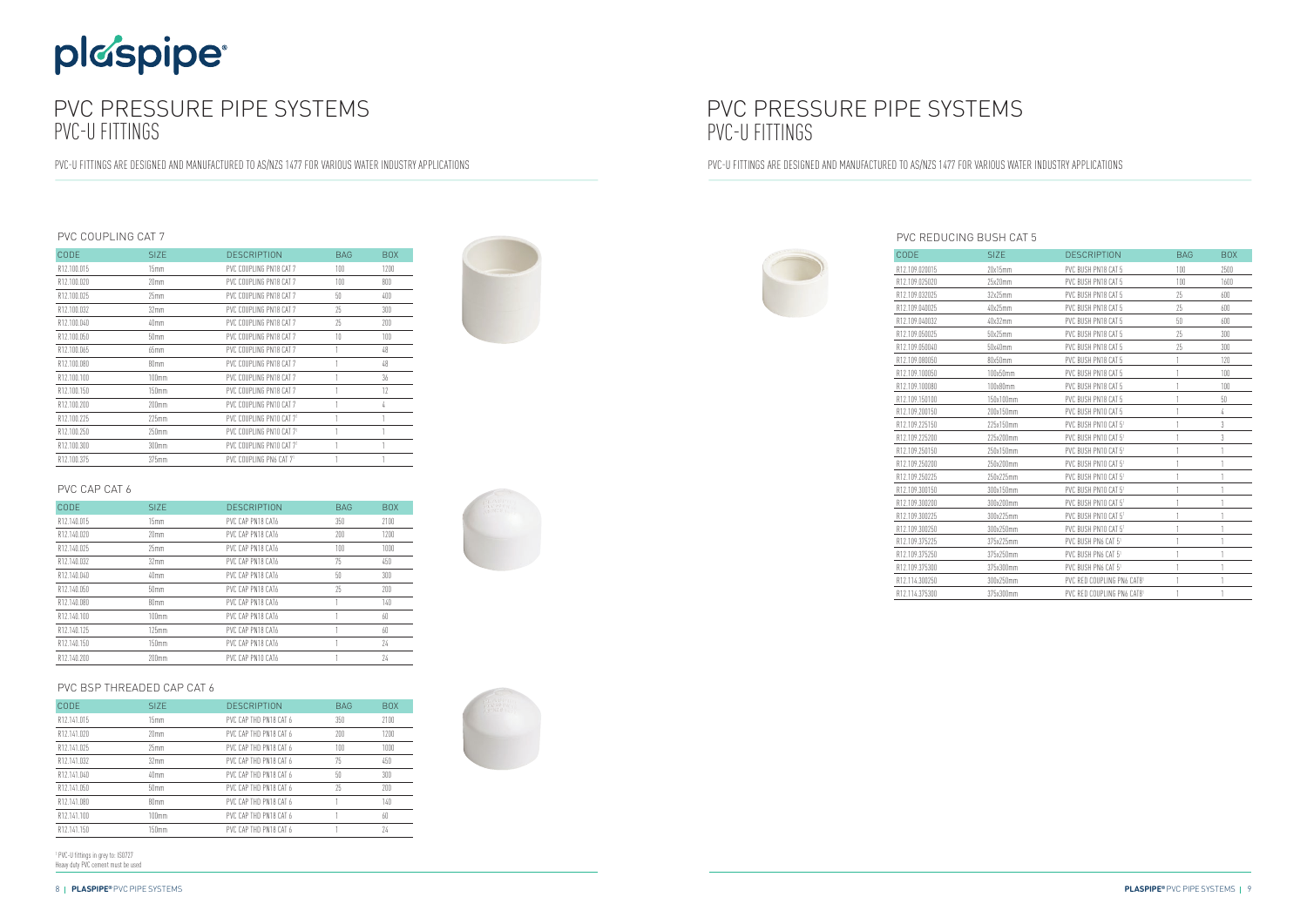# plaspipe®

## PVC PRESSURE PIPE SYSTEMS PVC-U FITTINGS

PVC-U FITTINGS ARE DESIGNED AND MANUFACTURED TO AS/NZS 1477 FOR VARIOUS WATER INDUSTRY APPLICATIONS

### PVC REDUCING COUPLING CAT 8

| CODE           | <b>SIZE</b> | <b>DESCRIPTION</b>          | <b>BAG</b> | <b>BOX</b> |
|----------------|-------------|-----------------------------|------------|------------|
| R12.114.020015 | 20x15mm     | PVC RED COUPLING PN18 CAT8  | 100        | 800        |
| R12.114.025015 | 25x15mm     | PVC RED COUPLING PN18 CAT8  | 50         | 400        |
| R12.114.025020 | 25x20mm     | PVC RED COUPLING PN18 CAT8  | 50         | 400        |
| R12.114.032020 | 32x20mm     | PVC RED COUPLING PN18 CAT8  | 50         | 300        |
| R12.114.032025 | 32x25mm     | PVC RED COUPLING PN18 CAT8  | 25         | 200        |
| R12.114.040020 | 40x20mm     | PVC RED COUPLING PN18 CAT8  | 25         | 225        |
| R12.114.040025 | 40x25mm     | PVC RED COUPLING PN18 CAT8  | 25         | 250        |
| R12.114.040032 | 40x32mm     | PVC RED COUPLING PN18 CAT8  | 25         | 200        |
| R12.114.050025 | 50x25mm     | PVC RED COUPLING PN18 CAT8  | 10         | 200        |
| R12.114.050032 | 50x32mm     | PVC RED COUPLING PN18 CAT8  | 25         | 200        |
| R12.114.050040 | 50x40mm     | PVC RED COUPLING PN18 CAT8  | 25         | 175        |
| R12.114.080050 | 80x50mm     | PVC RED COUPLING PN18 CAT8  |            | 120        |
| R12.114.100050 | 100x50mm    | PVC RED COUPLING PN18 CAT8  |            | 36         |
| R12.114.100080 | 100x80mm    | PVC RED COUPLING PN18 CAT8  |            | 17         |
| R12.114.150100 | 150x100mm   | PVC RED COUPLING PN18 CAT8  |            | 12         |
| R12.114.200150 | 200x150mm   | PVC RED COUPLING PN10 CAT8  |            | 1          |
| R12.114.225200 | 225x200mm   | PVC RED COUPLING PN10 CAT81 |            |            |
| R12.114.250200 | 750x200mm   | PVC RED COUPLING PN6 CAT81  |            | 1          |
| R12.114.250225 | 250x225mm   | PVC RED COUPLING PN10 CAT81 |            | 1          |
| R12.114.300150 | 300x150mm   | PVC RED COUPLING PN6 CAT81  |            |            |
| R12.114.300200 | 300x200mm   | PVC RED COUPLING PN6 CAT81  |            |            |
| R12.114.300225 | 300x225mm   | PVC RED COUPLING PN6 CAT81  |            | 1          |

### PVC 90˚ ELBOW CAT 13

| CODE        | <b>SIZE</b>       | <b>DESCRIPTION</b>       | <b>BAG</b> | <b>BOX</b> |
|-------------|-------------------|--------------------------|------------|------------|
| R12.115.015 | 15 <sub>mm</sub>  | PVC 90 FLBOW PN18 CAT13  | 50         | 900        |
| R12.115.020 | 20mm              | PVC 90 ELBOW PN18 CAT13  | 75         | 500        |
| R12.115.025 | 25mm              | PVC 90 FLBOW PN18 CAT13  | 25         | 250        |
| R12.115.032 | 32 <sub>mm</sub>  | PVC 90 ELBOW PN18 CAT13  | 20         | 160        |
| R12.115.040 | 40mm              | PVC 90 FLBOW PN18 CAT13  | 15         | 120        |
| R12.115.050 | 50mm              | PVC 90 ELBOW PN18 CAT13  | 10         | 70         |
| R12.115.080 | 80mm              | PVC 90 FLBOW PN18 CAT13  |            | 38         |
| R12.115.100 | $100$ mm          | PVC 90 ELBOW PN18 CAT13  |            | 18         |
| R12.115.150 | 150mm             | PVC 90 ELBOW PN18 CAT13  |            | 8          |
| R12.115.200 | 200 <sub>mm</sub> | PVC 90 ELBOW PN10 CAT13  |            | 2          |
| R12.115.225 | $225$ mm          | PVC 90 FLBOW PN10 CAT131 |            |            |
| R12.115.250 | 250mm             | PVC 90 ELBOW PN10 CAT131 |            |            |
| R12.115.300 | 300mm             | PVC 90 ELBOW PN10 CAT131 |            |            |
| R12.115.375 | $375$ mm          | PVC 90 FLBOW PN6 CAT131  |            |            |





<sup>1</sup> PVC-U fittings in grey to: ISO727 Heavy duty PVC cement must be used

## PVC PRESSURE PIPE SYSTEMS PVC-U FITTINGS

PVC-U FITTINGS ARE DESIGNED AND MANUFACTURED TO AS/NZS 1477 FOR VARIOUS WATER INDUSTRY APPLICATIONS

### PVC 90˚ FAUCET ELBOW CAT 15

| <b>CODE</b>    | SI <sub>ZE</sub> | <b>DESCRIPTION</b>     | <b>BAG</b> | <b>BOX</b> |
|----------------|------------------|------------------------|------------|------------|
| R12.116.015    | 15mmx15mm        | PVC 90D P/T PN18 CAT15 | 100        | 900        |
| R12.116.020015 | 20mmx15mm        | PVC 90D P/T PN18 CAT15 | 50         | 500        |
| R12.116.020    | 20mmx20mm        | PVC 90D P/T PN18 CAT15 | 25         | 500        |
| R12.116.025015 | 25mmx15mm        | PVC 90D P/T PN18 CAT15 | 25         | 250        |
| R12.116.025020 | 25mmx20mm        | PVC 90D P/T PN18 CAT15 | 25         | 250        |
| R12.116.025    | 25mmx25mm        | PVC 90D P/T PN18 CAT15 | 25         | 250        |
| R12.116.040    | 40mmx40mm        | PVC 90D P/T PN18 CAT15 | 15         | 120        |
| R12.116.050    | 50mmx50mm        | PVC 90D P/T PN18 CAT15 | 10         | 70         |

### PVC 45˚ ELBOW CAT 10

| CODE        | SI <sub>Z</sub> F | <b>DESCRIPTION</b>       | <b>BAG</b> | <b>BOX</b> |
|-------------|-------------------|--------------------------|------------|------------|
| R12.119.015 | 15mm              | PVC 45 FLBOW PN18 CAT10  | 100        | 1000       |
| R12.119.020 | 20mm              | PVC 45 FLBOW PN18 CAT10  | 25         | 600        |
| R12.119.025 | 25 <sub>mm</sub>  | PVC 45 FLBOW PN18 CAT10  | 25         | 400        |
| R12.119.032 | 32mm              | PVC 45 FLBOW PN18 CAT10  | 25         | 200        |
| R12.119.040 | 40mm              | PVC 45 ELBOW PN18 CAT10  | 25         | 150        |
| R12.119.050 | 50mm              | PVC 45 FLBOW PN18 CAT10  | 10         | 80         |
| R12.119.080 | 80mm              | PVC 45 ELBOW PN18 CAT10  |            | 45         |
| R12.119.100 | 100mm             | PVC 45 ELBOW PN18 CAT10  |            | 24         |
| R12.119.150 | 150mm             | PVC 45 ELBOW PN18 CAT10  |            | 8          |
| R12.119.200 | $200$ mm          | PVC 45 FLBOW PN10 CAT10  |            | $\gamma$   |
| R12.119.225 | $225$ mm          | PVC 45 FLBOW PN10 CAT101 |            |            |
| R12.119.250 | $250$ mm          | PVC 45 FLBOW PN10 CAT101 |            |            |
| R12.119.300 | 300 <sub>mm</sub> | PVC 45 FLBOW PN10 CAT101 |            |            |
| R12.119.375 | 375mm             | PVC 45 ELBOW PN6 CAT101  |            |            |



<sup>1</sup> PVC-U fittings in grey to: ISO727 Heavy duty PVC cement must be used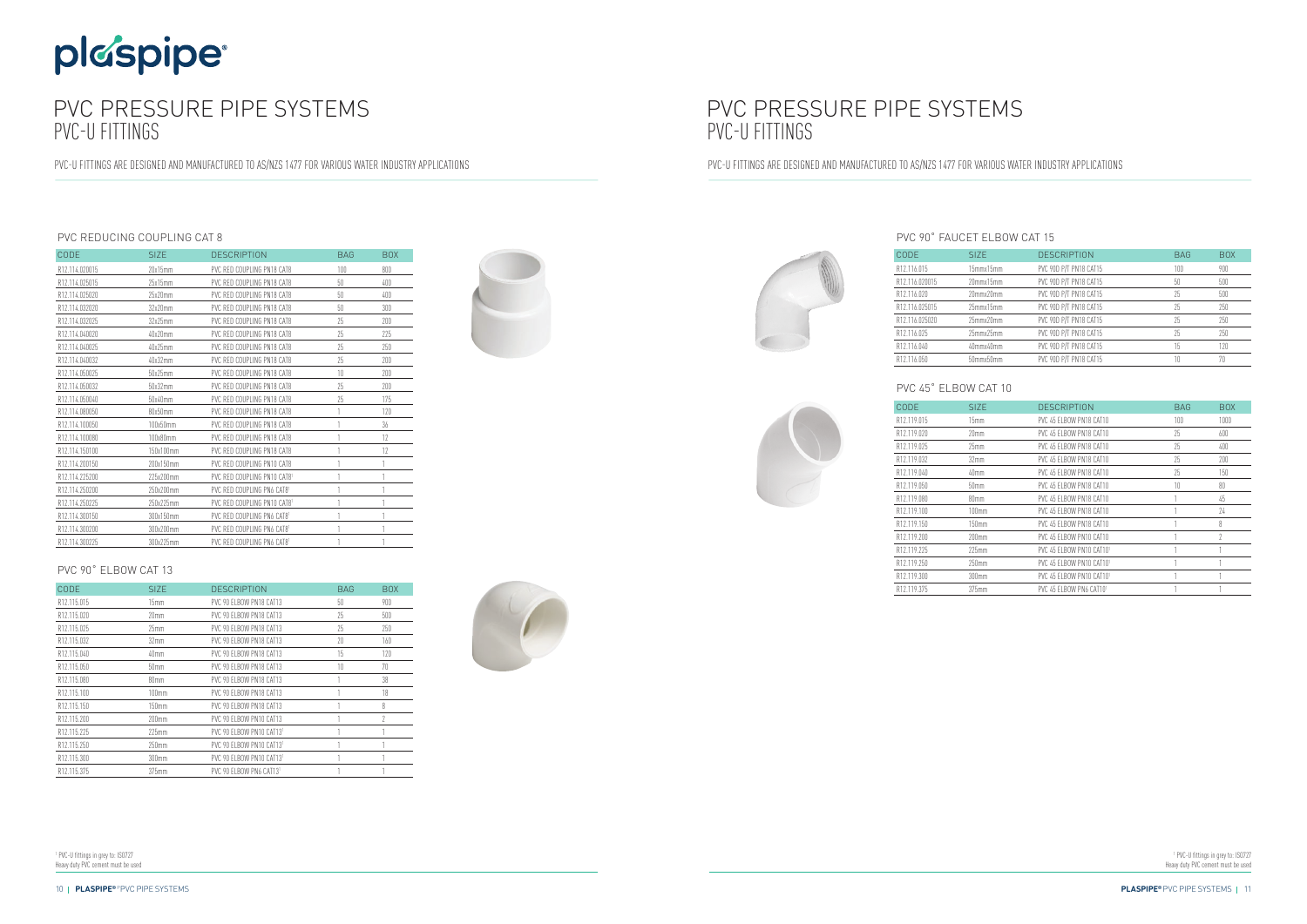# plaspipe

## PVC PRESSURE PIPE SYSTEMS PVC-U FITTINGS

PVC-U FITTINGS ARE DESIGNED AND MANUFACTURED TO AS/NZS 1477 FOR VARIOUS WATER INDUSTRY APPLICATIONS

<sup>1</sup> PVC-U fittings in grey to: ISO727 Heavy duty PVC cement must be used





### PVC TEE CAT 19

| CODE        | SI <sub>ZE</sub> | <b>DESCRIPTION</b>  | <b>BAG</b> | <b>BOX</b> |
|-------------|------------------|---------------------|------------|------------|
| R12.122.015 | 15mm             | PVC TEE PN18 CAT19  | 50         | 450        |
| R12.122.020 | 20 <sub>mm</sub> | PVC TFF PN18 CAT19  | 75         | 400        |
| R12.122.025 | 25 <sub>mm</sub> | PVC TEE PN18 CAT19  | 75         | 200        |
| R12.122.032 | 32 <sub>mm</sub> | PVC TFF PN18 CAT19  | $15\,$     | 90         |
| R12.122.040 | 40mm             | PVC TEE PN18 CAT19  | 10         | 80         |
| R12.122.050 | 50mm             | PVC TEE PN18 CAT19  | h          | 60         |
| R12.122.065 | $65$ mm          | PVC TEE PN18 CAT19  |            | 40         |
| R12.122.080 | 80mm             | PVC TEE PN18 CAT19  |            | 32         |
| R12.122.100 | $100$ mm         | PVC TEE PN18 CAT19  |            | 16         |
| R12.122.150 | 150mm            | PVC TEE PN18 CAT19  |            | 4          |
| R12.122.200 | 200mm            | PVC TEE PN10 CAT19  |            | 2          |
| R12.122.225 | $225$ mm         | PVC TEE PN10 CAT191 |            |            |
| R12.122.250 | 250mm            | PVC TEE PN10 CAT191 |            |            |
| R12.122.300 | 300mm            | PVC TEE PN10 CAT191 |            |            |
| R12.122.375 | 375mm            | PVC TEE PN6 CAT191  |            |            |

### PVC REDUCING TEE CAT 19

| CODE           | <b>SIZE</b> | <b>DESCRIPTION</b>  | <b>BAG</b> | <b>BOX</b> |
|----------------|-------------|---------------------|------------|------------|
| R12.122.020015 | 20mmx15mm   | PVC TEE PN18 CAT19  | 50         | 400        |
| R12.122.025015 | 25mmx15mm   | PVC TEE PN18 CAT19  | 25         | 200        |
| R12.122.025020 | 25mmx20mm   | PVC TEE PN18 CAT19  | 25         | 200        |
| R12.122.040020 | 40mmx20mm   | PVC TEE PN18 CAT19  | 10         | 80         |
| R12.122.040025 | 40mmx25mm   | PVC TEE PN18 CAT19  | 10         | 80         |
| R12.122.040032 | 40mmx32mm   | PVC TEE PN18 CAT19  | 10         | 80         |
| R12.122.050020 | 50mmx20mm   | PVC TEE PN18 CAT19  | 10         | 60         |
| R12.122.050025 | 50mmx25mm   | PVC TEE PN18 CAT19  | 10         | 60         |
| R12.122.050032 | 50mmx32mm   | PVC TEE PN18 CAT19  | 1          | 1          |
| R12.122.050040 | 50mmx40mm   | PVC TEE PN18 CAT19  | 6          | 60         |
| R12.122.080025 | 80mmx25mm   | PVC TEE PN18 CAT19  |            | 32         |
| R12.122.080040 | 80mmx40mm   | PVC TEE PN18 CAT19  | 1          | 32         |
| R12.122.080050 | 80mmx50mm   | PVC TEE PN18 CAT19  |            | 32         |
| R12.122.100050 | 100mmx50mm  | PVC TEE PN18 CAT19  |            | 16         |
| R12.122.100080 | 100mmx80mm  | PVC TFF PN18 CAT19  | 1          | 16         |
| R12.122.150100 | 150mmx100mm | PVC TEE PN18 CAT19  |            |            |
| R12.122.200150 | 200mmx150mm | PVC TEE PN10 CAT19  |            |            |
| R12.122.250150 | 250mmx150mm | PVC TFF PN10 CAT191 |            | 1          |
| R12.122.250200 | 250mmx200mm | PVC TEE PN10 CAT191 | 1          | 1          |
| R12.122.300150 | 300mmx150mm | PVC TEE PN10 CAT191 |            |            |
| R12.122.300200 | 300mmx200mm | PVC TEE PN10 CAT191 |            |            |
| R12.122.375300 | 375mmx300mm | PVC TEE PN6 CAT191  |            |            |

<sup>1</sup> PVC-U fittings in grey to: ISO727 Heavy duty PVC cement must be used

### PVC FAUCET TEE CAT 21

| <b>CODE</b>              | SIZE.            | <b>DESCRIPTION</b>    | <b>BAG</b> | <b>BOX</b> |
|--------------------------|------------------|-----------------------|------------|------------|
| R12.121.015              | 15mm             | PVC F/TEE PN18 CAT 21 | 75         | 450        |
| R12.121.020              | 20mm             | PVC F/TEE PN18 CAT 21 | 25         | 400        |
| R12.121.025              | 25mm             | PVC F/TEE PN18 CAT 21 | 25         | 200        |
| R <sub>12</sub> .121.032 | 32mm             | PVC F/TEE PN18 CAT 21 | 10         | 90         |
| R12.121.040              | 40mm             | PVC F/TEE PN18 CAT 21 | 10         | 80         |
| R12.121.050              | 50 <sub>mm</sub> | PVC F/TEE PN18 CAT 21 |            | 60         |

## PVC REDUCING FAUCET TEE CAT 21

| CODE           | SI <sub>Z</sub> E | <b>DESCRIPTION</b>    | <b>BAG</b> | <b>BOX</b> |
|----------------|-------------------|-----------------------|------------|------------|
| R12.121.020015 | 20mmx15mm         | PVC F/TEE PN18 CAT 21 | 25         | 400        |
| R12.121.025015 | 25mmx15mm         | PVC F/TEE PN18 CAT 21 | 25         | 200        |
| R12.121.025020 | 25mmx20mm         | PVC F/TEE PN18 CAT 21 | 25         | 200        |
| R12.121.032020 | 32mmx20mm         | PVC F/TEE PN18 CAT 21 |            |            |
| R12.121.032025 | $32$ mmx $25$ mm  | PVC F/TEE PN18 CAT 21 |            |            |
| R12.121.040020 | 40mmx20mm         | PVC F/TEE PN18 CAT 21 | 10         | 80         |
| R12.121.040025 | 40mmx25mm         | PVC F/TEE PN18 CAT 21 | 10         | 80         |
| R12.121.050020 | 50mmx20mm         | PVC F/TEE PN18 CAT 21 | 10         | 60         |
| R12.121.050025 | $50$ mmx $25$ mm  | PVC F/TEE PN18 CAT 21 | 10         | 60         |
| R12.121.050040 | 50mmx40mm         | PVC F/TEE PN18 CAT 21 | 10         | 60         |

### PVC BSP FAUCET SOCKET CAT 18

| <b>CODE</b>             | SI <sub>Z</sub> F | <b>DESCRIPTION</b>    | <b>BAG</b> | <b>BOX</b> |
|-------------------------|-------------------|-----------------------|------------|------------|
| R12.101.015             | 15mm              | PVC F/SOC PN18 CAT 18 | 100        | 1200       |
| R12.101.020             | 20mm              | PVC F/SOC PN18 CAT 18 | 25         | 800        |
| R12.101.025             | $25$ mm           | PVC F/SOC PN18 CAT 18 | 25         | 400        |
| R <sub>12.101.032</sub> | 32 <sub>mm</sub>  | PVC F/SOC PN18 CAT 18 | 25         | 300        |
| R12.101.040             | 40mm              | PVC F/SOC PN18 CAT 18 | 25         | 200        |
| R12.101.050             | 50 <sub>mm</sub>  | PVC F/SOC PN18 CAT 18 | 10         | 100        |
| R12.101.080             | 80mm              | PVC F/SOC PN18 CAT 18 |            | 48         |
| R12.101.100             | 100mm             | PVC F/SOC PN18 CAT 18 |            | 36         |
| R12.101.150             | 150mm             | PVC F/SOC PN18 CAT 18 |            |            |

| <b>CODE</b>    |  |
|----------------|--|
| R12.101.025015 |  |

### PVC BSP REDUCING FAUCET SOCKET CAT 18

| CODE           |           | DESCRIPTION           |     |
|----------------|-----------|-----------------------|-----|
| R12.101.025015 | 25mmx15mm | PVC F/SOC PN18 CAT 18 | 500 |

## PVC PRESSURE PIPE SYSTEMS PVC-U FITTINGS

PVC-U FITTINGS ARE DESIGNED AND MANUFACTURED TO AS/NZS 1477 FOR VARIOUS WATER INDUSTRY APPLICATIONS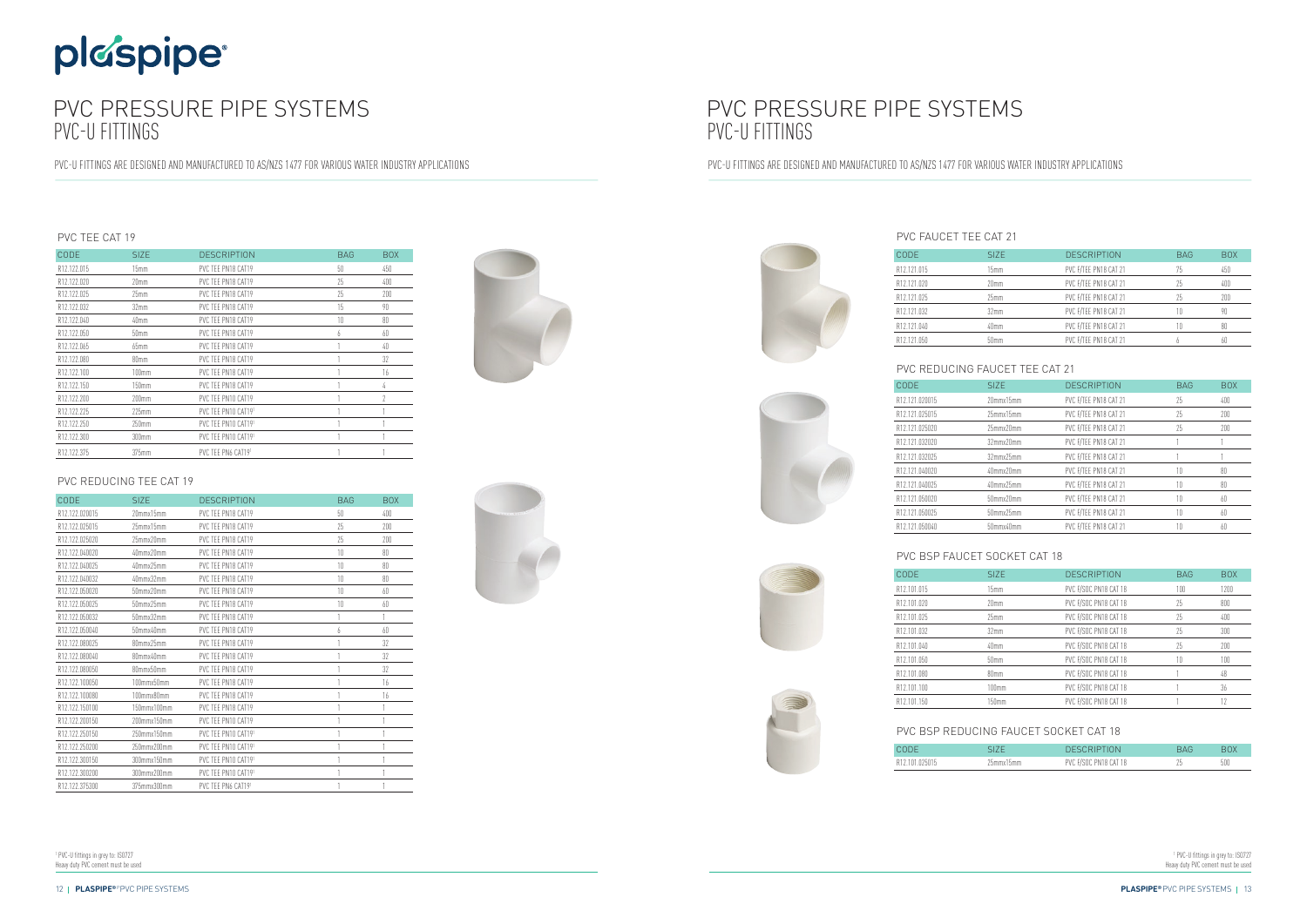## PVC PRESSURE PIPE SYSTEMS PVC-U FITTINGS

PVC-U FITTINGS ARE DESIGNED AND MANUFACTURED TO AS/NZS 1477 FOR VARIOUS WATER INDUSTRY APPLICATIONS



# plaspipe®

## PVC PRESSURE PIPE SYSTEMS PVC-U FITTINGS

PVC-U FITTINGS ARE DESIGNED AND MANUFACTURED TO AS/NZS 1477 FOR VARIOUS WATER INDUSTRY APPLICATIONS

<sup>1</sup> PVC-U fittings in grey to: ISO727 Heavy duty PVC cement must be used









### PVC BSP VALVE TAKE OFF ADAPTOR CAT 2

| CODE.       | SI <sub>Z</sub> F | <b>DESCRIPTION</b>      | <b>BAG</b> | BOX.    |
|-------------|-------------------|-------------------------|------------|---------|
| R12.107.015 | 15mm              | PVC BSP VTOA PN18 CAT 2 |            | $+1400$ |
| R12.107.020 | 20mm              | PVC BSP VT0A PN18 CAT 2 | 25         | 1000    |
| R12.107.025 | $25$ mm           | PVC BSP VTOA PN18 CAT 2 | 25         | 600     |
| R12.107.032 | 32 <sub>mm</sub>  | PVC BSP VT0A PN18 CAT 2 | 25         | 400     |
| R12.107.040 | 40 <sub>mm</sub>  | PVC BSP VTOA PN18 CAT 2 | 75         | 300     |
| R12.107.050 | 50 <sub>mm</sub>  | PVC BSP VT0A PN18 CAT 2 | 10         | 200     |
| R12.107.080 | 80mm              | PVC BSP VT0A PN18 CAT 2 |            | 100     |
| R12.107.100 | 100mm             | PVC BSP VTOA PN18 CAT 2 |            |         |

### PVC BSP REDUCING VALVE TAKE OFF ADAPTOR CAT 2

| CODE           | SI <sub>Z</sub> F | <b>DESCRIPTION</b>      | <b>BAG</b> | <b>BOX</b> |
|----------------|-------------------|-------------------------|------------|------------|
| R12.107.025015 | 25mmx15mm         | PVC BSP VT0A PN18 CAT 2 |            |            |
| R12.107.040020 | 40mmx20mm         | PVC BSP VT0A PN18 CAT 2 |            |            |
| R12.107.040025 | 40mmx25mm         | PVC BSP VT0A PN18 CAT 2 |            |            |
| R12.107.040032 | $40$ mmx $32$ mm  | PVC BSP VT0A PN18 CAT 2 |            |            |
| R12.107.050025 | 50mmx25mm         | PVC BSP VT0A PN18 CAT 2 |            |            |
| R12.107.050040 | 50mmx40mm         | PVC BSP VT0A PN18 CAT 2 |            |            |

### PVC BSP VALVE SOCKET THREADED CAT 17

| <b>CODE</b> | SIZE.            | <b>DESCRIPTION</b>       | <b>BAG</b> | <b>BOX</b> |
|-------------|------------------|--------------------------|------------|------------|
| R12.151.015 | 15mm             | PVC V/SOC THD PN18 CAT17 | 100        | 1400       |
| R12.151.020 | 20mm             | PVC V/SOC THD PN18 CAT17 | 25         | 1000       |
| R12.151.025 | $25$ mm          | PVC V/SOC THD PN18 CAT17 | 75         | 600        |
| R12.151.032 | 32mm             | PVC V/SOC THD PN18 CAT17 | 25         | 400        |
| R12.151.040 | 40mm             | PVC V/SOC THD PN18 CAT17 | 25         | 300        |
| R12.151.050 | 50 <sub>mm</sub> | PVC V/SOC THD PN18 CAT17 | 25         | 200        |
| R12.151.080 | 80mm             | PVC V/SOC THD PN18 CAT17 |            | 75         |
| R12.151.100 | 100mm            | PVC V/SOC THD PN18 CAT17 |            | 60         |
| R12.151.150 | 150mm            | PVC V/SOC THD PN18 CAT17 |            | 18         |

### PVC BSP FAUCET ADAPTOR CAT 3

| <b>CODE</b> | SI <sub>Z</sub> F | <b>DESCRIPTION</b>      | <b>BAG</b> | <b>BOX</b> |
|-------------|-------------------|-------------------------|------------|------------|
| R12.153.015 | 15mm              | PVC FAUC/ADPT PN18 CAT3 | 50         | 1400       |
| R12.153.020 | 20mm              | PVC FAUC/ADPT PN18 CAT3 | 50         | 1000       |
| R12.153.025 | 25mm              | PVC FAUC/ADPT PN18 CAT3 | 50         | 600        |
| R12.153.032 | 32 <sub>mm</sub>  | PVC FAUC/ADPT PN18 CAT3 | 75         | 400        |
| R12.153.040 | 40mm              | PVC FAUC/ADPT PN18 CAT3 | 25         | 300        |
| R12.153.050 | 50mm              | PVC FAUC/ADPT PN18 CAT3 |            | 200        |

## PVC BSP REDUCING FAUCET ADAPTOR CAT 3

| CODE           | SI <sub>Z</sub> E | <b>DESCRIPTION</b>      | <b>BAG</b> | <b>BOX</b> |
|----------------|-------------------|-------------------------|------------|------------|
| R12.153.025015 | 25mmx15mm         | PVC FAUC/ADPT PN18 CAT3 |            |            |
| R12.153.032015 | 32mmx15mm         | PVC FAUC/ADPT PN18 CAT3 |            |            |
| R12.153.032020 | 32mmx20mm         | PVC FAUC/ADPT PN18 CAT3 |            |            |
| R12.153.040025 | 40mmx25mm         | PVC FAUC/ADPT PN18 CAT3 |            |            |
| R12.153.050025 | $50$ mmx $25$ mm  | PVC FAUC/ADPT PN18 CAT3 |            |            |
| R12.153.050040 | 50mmx40mm         | PVC FAUC/ADPT PN18 CAT3 |            |            |
|                |                   |                         |            |            |







### PVC BARREL UNION CAT 22

| CODE        | SI <sub>ZE</sub> | <b>DESCRIPTION</b>           | <b>BAG</b> | <b>BOX</b> |
|-------------|------------------|------------------------------|------------|------------|
| R12.205.015 | 15mm             | PVC BARREL UNION PN18 CAT 22 | 25         | 100        |
| R12.205.020 | 20 <sub>mm</sub> | PVC BARREL UNION PN18 CAT 22 | 25         | 100        |
| R12.205.025 | 25mm             | PVC BARREL UNION PN18 CAT 22 | 25         | 100        |
| R12.205.032 | 32 <sub>mm</sub> | PVC BARREL UNION PN18 CAT 22 | 10         | 80         |
| R12.205.040 | 40mm             | PVC BARREL UNION PN18 CAT 22 | 10         | 80         |
| R12.205.050 | 50 <sub>mm</sub> | PVC BARREL UNION PN18 CAT 22 |            | 48         |
| R12.205.080 | 80mm             | PVC BARREL UNION PN18 CAT 22 |            |            |



 $R12.205.020$ 

### PVC COMPRESSION COUPLING

| CODE        | SI <sub>7</sub> F | <b>DESCRIPTION</b>       | <b>BAG</b> | <b>BOX</b> |
|-------------|-------------------|--------------------------|------------|------------|
| R12.901.015 | 15mm              | COMPRESSION COUPLING PVC | 15         | 160        |
| R12.901.020 | 20mm              | COMPRESSION COUPLING PVC | 15         | 120        |
| R12.901.025 | 25mm              | COMPRESSION COUPLING PVC | 15         | 120        |
| R12.901.032 | 32mm              | COMPRESSION COUPLING PVC |            |            |
| R12.901.040 | 40mm              | COMPRESSION COUPLING PVC |            | 54         |
| R12.901.050 | 50 <sub>mm</sub>  | COMPRESSION COUPLING PVC |            | 36         |
| R12.901.080 | 80mm              | COMPRESSION COUPLING PVC |            | 17         |
| R12 901 100 | 100mm             | COMPRESSION COUPLING PVC |            |            |

### PVC COMPRESSION TEE THREADED

| CODE        |                  | <b>DESCRIPTION</b>       | RAG | BOX |
|-------------|------------------|--------------------------|-----|-----|
| R12 901 050 | 50 <sub>mm</sub> | COMPRESSION COUPLING PVC |     | 20  |
| R12 921 025 | 25mm             | COMPRESSION COUPLING PVC |     | 160 |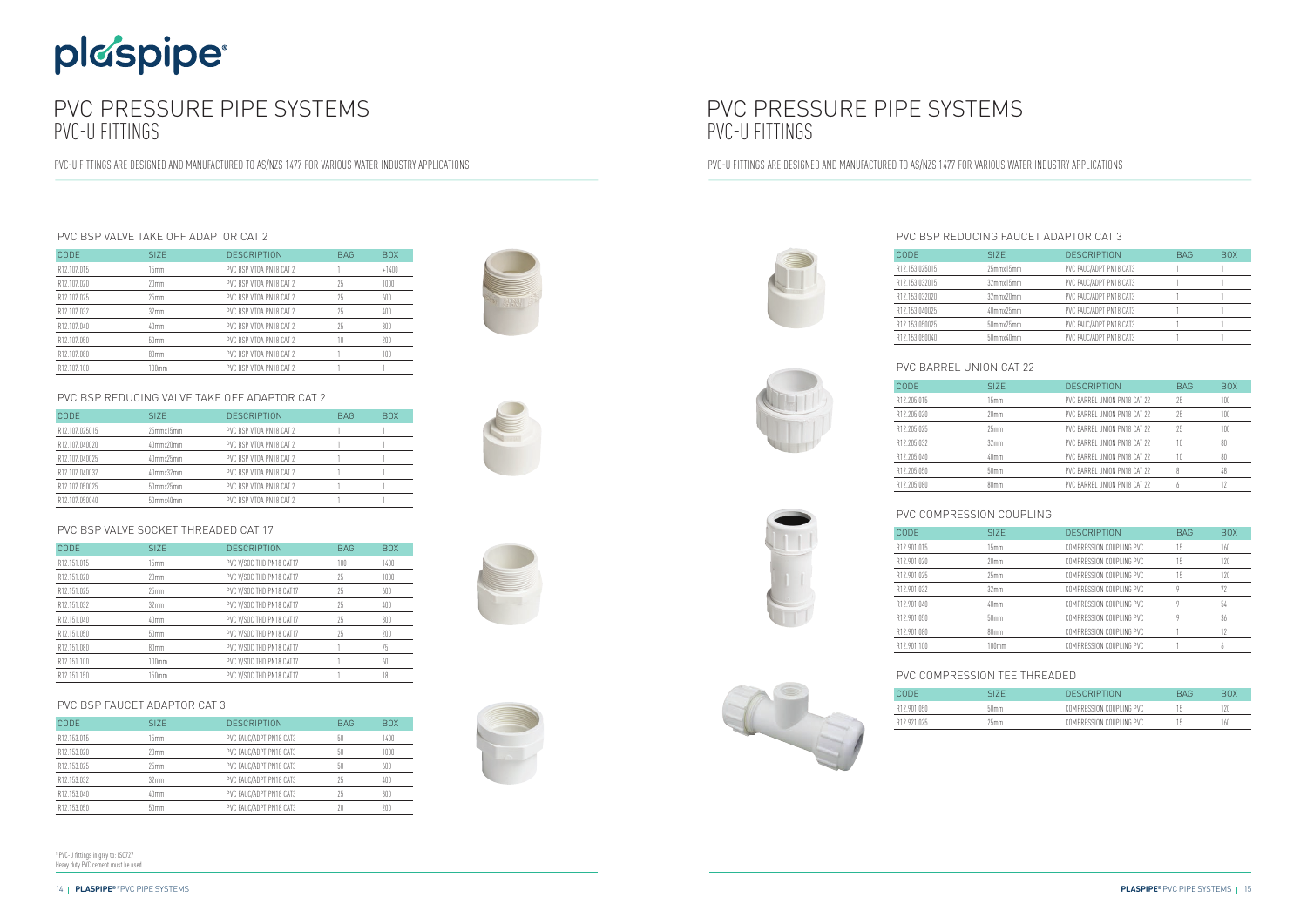### ALUMINIUM TAPPING BAND

| <b>CODE</b>    | <b>SIZE</b>                | <b>DESCRIPTION</b> | <b>BAG</b> | <b>BOX</b> |
|----------------|----------------------------|--------------------|------------|------------|
| R12.905.080025 | 80mmx1"                    | TAPPING BAND       |            |            |
| R12.905.080040 | 80mmx11/2"                 | TAPPING BAND       |            |            |
| R12.905.080050 | 80mmx2"                    | TAPPING BAND       |            | 10         |
| R12.905.100025 | $100$ mm $x1$ "            | TAPPING BAND       |            |            |
| R12.905.100040 | $100$ mmx $1\frac{1}{2}$ " | TAPPING BAND       |            |            |
| R12.905.100050 | $100$ mmx $2"$             | TAPPING BAND       |            | 10         |
| R12.905.150025 | $150$ mm $x1$ "            | TAPPING BAND       |            |            |
| R12.905.150040 | 150mmx11/2"                | TAPPING BAND       |            | 1          |
| R12.905.150050 | 150mmx2"                   | TAPPING BAND       |            | 10         |
| R12.905.150080 | $150$ mmx $3"$             | TAPPING BAND       |            | 10         |
| R12.905.150100 | 150mmx4"                   | TAPPING BAND       |            | 8          |
| R12.905.200025 | $200$ mm $x1$ "            | TAPPING BAND       |            |            |
| R12.905.200040 | 200mmx11/2"                | TAPPING BAND       |            |            |
| R12.905.200050 | 200mmx2"                   | TAPPING BAND       |            | 8          |
| R12.905.200080 | $200$ mmx $3"$             | TAPPING BAND       |            | 8          |
| R12.905.200100 | 200mmx4"                   | TAPPING BAND       |            | 8          |



| PVC REPAIR COUPLING |                   |                    |            |            |
|---------------------|-------------------|--------------------|------------|------------|
| <b>CODE</b>         | SI <sub>7</sub> F | <b>DESCRIPTION</b> | <b>BAG</b> | <b>BOX</b> |
| R12.902.080         | 80mm              | REPAIR COUPLING    |            |            |
| R12 902 100         | $100$ mm          | REPAIR COUPLING    |            |            |
| R12 902 150         | 150mm             | REPAIR COUPLING    |            |            |
| R12 902 200         | 200mm             | REPAIR COUPLING    |            |            |

# plaspipe

## PVC PRESSURE PIPE SYSTEMS PVC-U FLANGES

PVC -U FLANGES FOR VARIOUS WATER INDUSTRY APPLICATIONS

## PVC PRESSURE PIPE SYSTEMS PVC TAPPING BANDS & REPAIR COUPLINGS

ACCESSORIES FOR PVC PIPE

### PVC FLANGE TABLE D

| CODE        | SI <sub>7</sub> F | <b>DESCRIPTION</b>  | <b>BAG</b> | <b>BOX</b> |
|-------------|-------------------|---------------------|------------|------------|
| R12.317.050 | 50 <sub>mm</sub>  | PVC FLANGE TARLE D1 |            |            |
| R12.317.080 | 80mm              | PVC FLANGE TABLE D1 |            |            |
| R12.317.100 | 100mm             | PVC FLANGE TARLE D1 |            |            |
| R12 317 150 | 150mm             | PVC FLANGE TABLE D1 |            |            |

### PVC VANSTONE FLANGE D/E/ANSI

| CODE         | SI <sub>7</sub> F | <b>DESCRIPTION</b>                          | <b>BAG</b> | <b>BOX</b> |
|--------------|-------------------|---------------------------------------------|------------|------------|
| R12.317.050V | 50 <sub>mm</sub>  | PVC VANSTONE FLANGE CAT161                  |            |            |
| R12.317.080V | 80mm              | PVC VANSTONE FL CAT16 D/E/ANSI <sup>1</sup> |            | 74         |
| R12.317.100V | 100mm             | PVC VANSTONE FL CAT16 D/E/ANSI              |            | 20         |
| R12.317.150V | 150mm             | PVC VANSTONE FL CAT16 D/E/ANSI/DIN1         |            | h          |
| R12.317.200V | $200$ mm          | PVC V/FL CAT16 PN10 D/E/ANSI/DIN1           |            | 4          |
| R12.317.225V | $225$ mm          | PVC V/FL CAT16 PN10 E/ANSI/DIN1             |            |            |
| R12.317.250V | 250mm             | PVC V/FL CAT16 PN10 E/ANSI/DIN1             |            |            |
| R12.317.300V | 300mm             | PVC V/FL CAT16 PN8 D/E/DIN1                 |            |            |
| R12.317.375V | 375mm             | PVC V/FL CAT16 PN5 DIN1                     |            |            |

### PVC STUB FLANGE

| <b>CODE</b> | SIZE.    | <b>DESCRIPTION</b>           | <b>BAG</b> | <b>BOX</b> |
|-------------|----------|------------------------------|------------|------------|
| R12.135.050 | 50mm     | PVC STUB FLANGE1             |            |            |
| R12.135.080 | 80mm     | PVC STUB FLANGE <sup>1</sup> |            |            |
| R12.135.100 | 100mm    | PVC STUB FLANGE1             |            |            |
| R12.135.150 | 150mm    | PVC STUB FLANGE <sup>1</sup> |            | 10         |
| R12.135.200 | $200$ mm | PVC STUB FLANGE <sup>1</sup> |            |            |
| R12.135.225 | $225$ mm | PVC STUB FLANGE1             |            | 4          |
| R12.135.250 | $250$ mm | PVC STUB FLANGE1             |            |            |
| R12.135.300 | $300$ mm | PVC STUB FLANGE1             |            |            |
| R12.135.375 | $375$ mm | PVC STUB FLANGE1             |            |            |

### TABLE D GAL BACKING RINGS

| CODE            | SI <sub>Z</sub> F | <b>DESCRIPTION</b>       |
|-----------------|-------------------|--------------------------|
| RO3.416.050     | 50 <sub>mm</sub>  | GAL BACKING RING TABLE D |
| R03.416.080     | 80mm              | GAL BACKING RING TABLE D |
| R03.415.100     | 100mm             | GAL BACKING RING TABLE D |
| RO3.415.150     | 150 <sub>mm</sub> | GAL BACKING RING TABLE D |
| R13.415.225     | $200$ mm          | GAL BACKING RING TABLE D |
| P0900.416.25022 | $225$ mm          | GAL BACKING RING TABLE D |
| R13.415.250     | $250$ mm          | GAL BACKING RING TABLE D |
| P0900.526.315   | 300mm             | GAL BACKING RING TABLE D |
| R13.415.400     | 375mm             | GAL BACKING RING TABLE D |